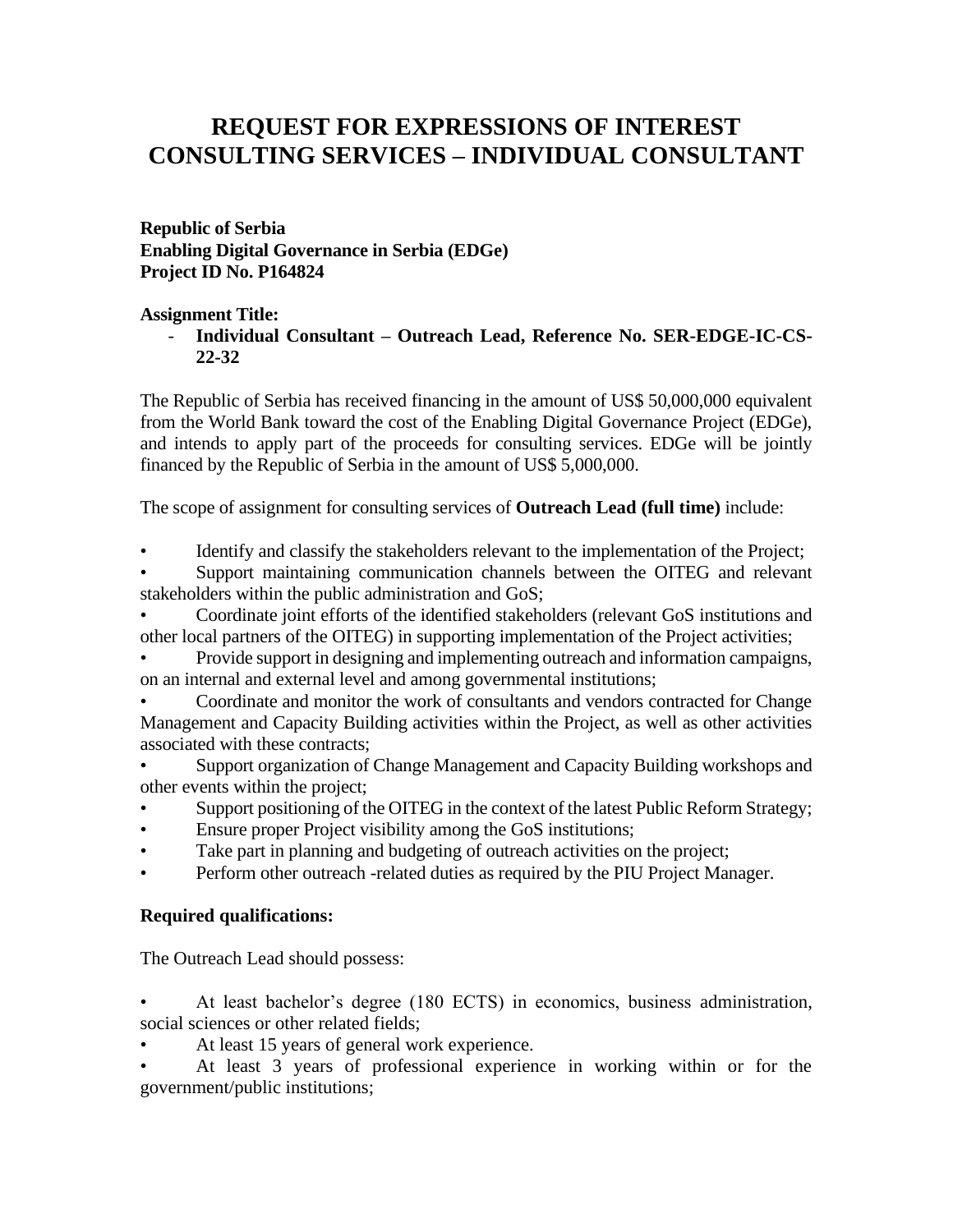• At least 5 years of professional experience in working on capacity building activities. Provision of capacity building services to government/public employees would be considered as an asset.

• Group facilitation skills are highly desired.

Experience working on or leading stakeholder engagement on public sector reforms which include government and non-governmental stakeholders.

• Knowledge of government/public institutional setup. Able to conduct letters for intersectoral communication.

Proficiency in using computers and office software;

• Ability to function within a team, deliver when working under pressure and within changing circumstances;

- Strong writing/reporting and presentation skills;
- Strong interpersonal, networking and team building skills.
- Excellent knowledge of written and spoken Serbian and English.

The Consultant shall provide full time services for the life of the project, i.e. until June 30, 2024, with a probationary period of six (6) months.

The detailed Terms of Reference for the above referenced consulting services is posted on the website of the Office for Information Technology and e-Government [https://www.ite.gov.rs/edge.](https://www.ite.gov.rs/edge)

The Central Fiduciary Unit (CFU) of the Ministry of Finance now invites eligible Consultants to indicate their interest in providing the Services. Interested Consultants should provide information demonstrating that they have the required qualifications and relevant experience to perform the Services.

The evaluation criteria for the assignment:

- Specific Experience relevant to the Assignment ( 60 Points)
- Qualifications and Competence relevant to the Assignment ( 40 Points)

The attention of interested Consultants is drawn to paragraph 3.14, 3.16 and 3.17 of the *World Bank's Procurement Regulations for IPF Borrowers – Procurement in Investment Project Financing Goods, Works, Non-Consulting and Consulting Services (July 2016, revised November 2017 and August 2018)* ("the Regulations") setting forth the World Bank's policy on conflict of interest.

A Consultant will be selected in accordance with the *Open Competitive Selection of Individual Consultants* as set out in the Regulations.

Further information can be obtained at the address below during office hours 09:00 to 15:00 hours.

Expressions of interest in English language must be delivered in a written form to the address below by mail, by **May 09, 2022, 12:00 hours, noon**, local time.